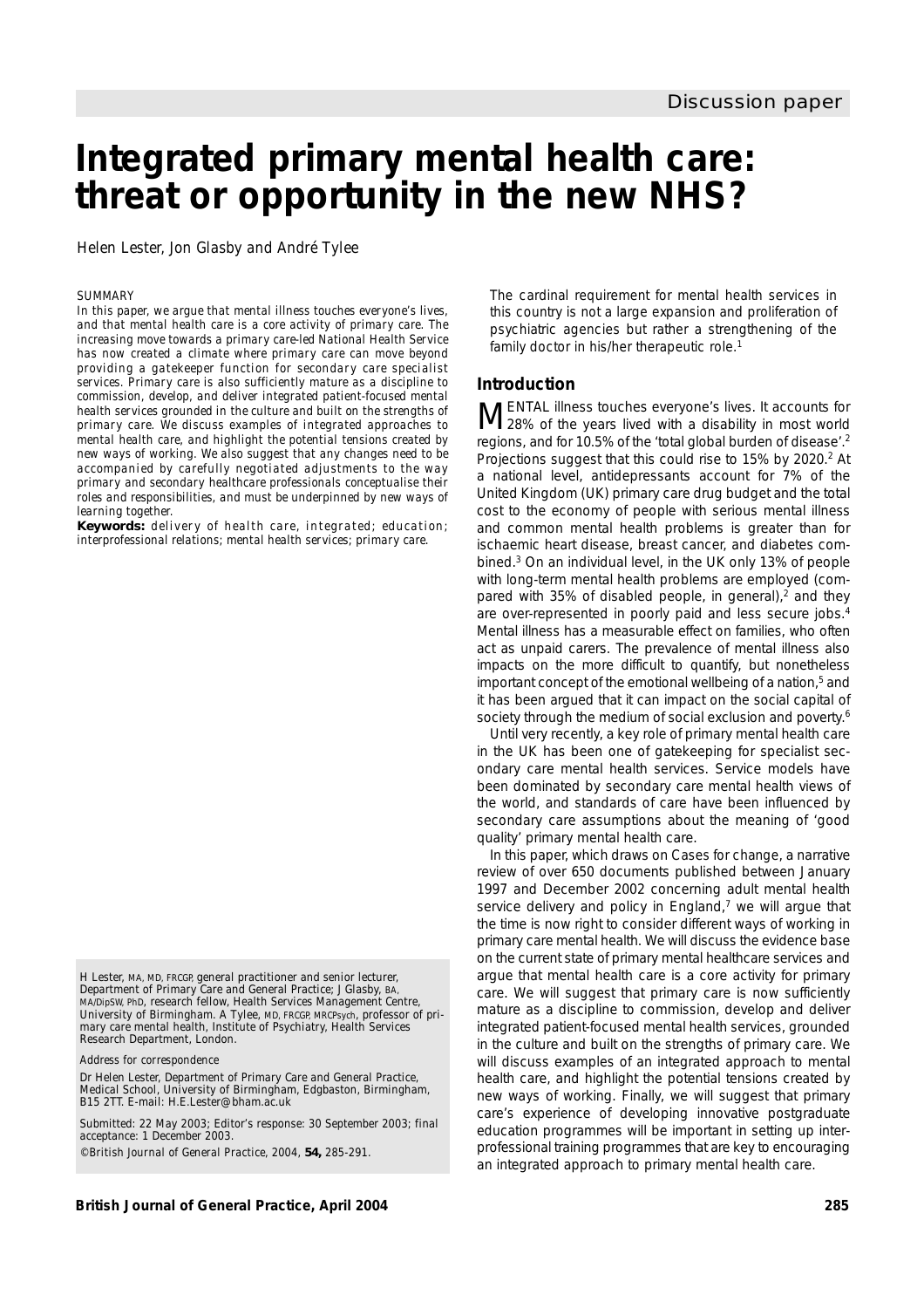# **The prevalence of mental health problems in primary care**

Mental health care is a central part of the work of primary care. The majority of people with serious mental illness and with common mental health problems are now registered with a general practitioner (GP) and 90% of patients with all mental health problems, including up to 30–50% of people with severe mental illness, are only seen in primary care.<sup>8,9</sup> Mental health issues are the second most common reason for consultations in primary care.10 A mental health problem is the sole reason for attending in 20-25% of consultations,<sup>11</sup> and a feature of up to 40% of consultations. People with chronic or recurring physical health problems, traditionally seen as the core work of primary care, also often have higher rates of mental health problems than the general population. Myocardial infarction, for example, is followed by major depression in up to 20% of cases, and by depressive symptoms in many more,<sup>12</sup> further emphasising the central role of primary care in diagnosing and treating mental illness. There is also a significant group of patients with medically unexplained symptoms who consult frequently and who often have significant mental health problems. The 10 most common complaints in primary care consultations account for 40% of all consultations, and for patients with these complaints only 10–15% have a physical diagnosis after 12 months.<sup>13</sup>

# **The quality of primary mental health care**

The quality of primary mental health care can be variable. Up to 60% of people with depression may go undetected, although GPs are more likely to recognise people with severe symptoms for whom the prognosis is worse, and effective treatment therefore more important.14-16 Many practice nurses also find it difficult to detect depression, with up to 77% of cases missed.17 In addition, evidence suggests that people with serious mental illness have higher morbidity and mortality rates than the general population, with standard mortality ratios for people with schizophrenia more than double the population norms. This is partly owing to suicide and accidents, but also to a doubled incidence of cardiovascular and respiratory disorders.18 People with schizophrenia are also more likely than the general population to smoke and have a poor diet.<sup>19</sup> Such cardiovascular risk factors are, however, less likely to be recorded in primary care records or acted upon than in the general population.20,21

There are multiple reasons for variability in care. Primary care is a complex and difficult environment to work in. It is not a neat high-ground of well-defined symptoms, but a messy swamp of experiences and interpretations that rarely conform to ICD-10 case definitions.<sup>22</sup> Within this environment, there are significant time and workload pressures, with patients consulting at 10-minute intervals with coughs and colds, depression, and cancer. Fewer than 35% of GPs have undertaken any continuing education relevant to primary mental health<sup>23</sup> and 98% of practice nurses have had no specific mental health training.24 It is therefore hardly surprising that many GPs are reluctant to open 'Pandora's box', worried about the skills, time, and resources then required to support them and the patient if mental health problems are disclosed.

Variable standards of diagnosis and care may also reflect different professional perspectives. Much of the research on primary mental health care has been developed and conducted from a secondary care perspective, so that GPs have perhaps been judged by assumptions and experiences from that paradigm. Primary care clinicians may in fact hold views on mental illness that are closer to those of the lay person than the medical model. Symptoms are seen in the context of social life stress and distress, rather than viewed through the filter of a medical model. Some GPs may therefore concentrate their efforts more on bearing witness and understanding the patient's experience and understanding of it, than on applying diagnostic categories and drug treatments.25

Detection and diagnosis can also be affected by the way in which patients present their problems. Many people are reluctant to talk about their mental health symptoms and are worried about the stigma of mental illness. Even if they technically reach 'caseness' on a screening questionnaire, from the patient's perspective a discussion of poor housing and the need for a sick note may be more pressing requirements than a discussion of symptoms. Tiredness and poor sleep may be normalised and minimised and therefore not mentioned to the primary care team.<sup>26</sup> There is also growing evidence that some patients perceive GPs as 'too busy' to spend time on mental illness.<sup>27,28</sup>

# **Policy imperatives**

During the previous decade, and particularly since the advent of primary care trusts (PCTs), primary care has become increasingly central to the development and delivery of quality health services and is now a key focus of the government's National Health Service (NHS) agenda. This emphasis on primary care rather than hospital-led care is a global phenomenon.29 Within the field of mental health, policy makers are now actively encouraging primary care to take a lead role in developing and delivering mental health services. Primary care has specific responsibility for delivering standards two and three of the *National service framework (NSF)* for mental health<sup>30</sup> and is also integrally involved in the delivery of the other five standards (Box 1).

*The NHS plan*, <sup>31</sup> which underpinned the *NSF* with over £300 million of investment to help implementation, included specific pledges to create 1000 new graduate mental health staff to work in primary care and provide a training programme for the new workers that may also be of value to existing members of the primary healthcare team. There are negotiations at a national level around formally extending the role of GPs with a special clinical interest, $32$  with national guidance frameworks produced by the Modernisation Agency in nine clinical areas, one of which is mental health. Recognition of the importance of primary mental health care has also been reinforced by the creation of a primary care arm within the new National Institute of Mental Health (England) and the inclusion of mental health quality indicators in the proposed General Medical Services contract.33 These primary mental healthcare policy imperatives have been underpinned by legislative and structural reorganisation within the NHS that give PCTs significant responsibility for commissioning, and in some cases providing, mental health services.<sup>34</sup>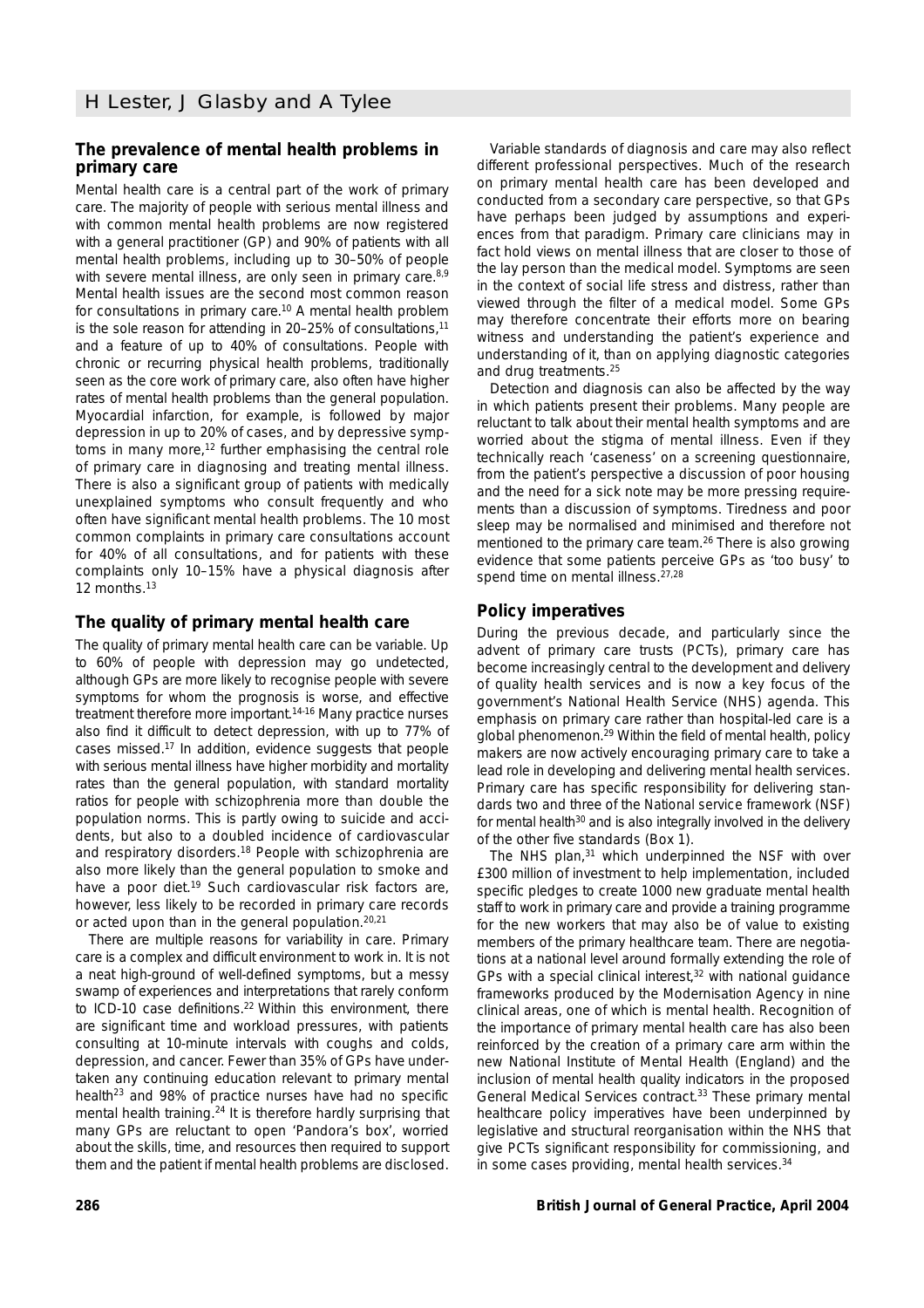#### **Standard two**

Any service user who contacts their primary healthcare team with a common mental health problem should:

- have their mental health needs identified and assessed,
- be offered effective treatments, including referral to specialist services for further assessment, treatment and care if they require it.

#### **Standard three**

Any individual with a common mental health problem should:

- be able to make contact round the clock with the local services necessary to meet their needs and receive adequate care,
- be able to use NHS Direct, as it develops, for first-level advice and referral on to specialist helplines or to local services.

*Box 1. The* National service framework for mental health*: standards two and three*. 30

# **Creating a new kind of primary mental health care**

The dominance of specialist mental health services has meant that, until recently, models of care broadly designed to support primary mental health care have been largely based on a specialist view of the world.29,35 There are currently four main working models of mental health care at the interface of primary–secondary care, all modelled on secondary care services (Box 2). Although it could be argued that these models are part of a continuum that patients can access to meet varying needs at different points in their illness pathway, in practice the variation in availability of local resources means that primary care practitioners are often only able to access one, or at best two, of the models described in Box 2 at any one point.

Each of these models has particular strengths and weaknesses, and none fully recognises primary care's central role in delivering good-quality mental health care, or builds on primary care's unique strengths. Evidence suggests that the creation of community mental health teams often brings about a major increase in the rate of new patients referred, 35 but that the new patient population consists largely of people with common mental health problems who might otherwise have been managed by their GP. There are also problems with non-attendance at community mental health team appointments,<sup>36</sup> and the issue of 'inappropriate' referrals, where patients are seen on one occasion in secondary care and assessed as requiring a different type of response. Communication across the primary–secondary care interface can also be slow or incomplete, with missing information in referral letters and delayed clinic letters adversely affecting patient care.37

Limited evidence suggests that the shifted outpatient model attracts similar referrals and has similar significant non-attendance rates to traditional outpatient appointments in a hospital setting.<sup>38</sup> It also appears that both the community mental health team and shifted outpatient models lead to little improvement in GP mental health skills.<sup>39</sup>

The impact of attached mental health professionals on referral patterns is still unclear. A Cochrane review of the effect

- 1. Community mental health teams that provide increased liaison and crisis intervention.
- 2. Shifted outpatient clinics where psychiatrists operate clinics within health centres.
- 3. Attached mental health workers, usually community psychiatric nurses, designated to work with those with mental health problems in a primary care setting.
- 4. The consultation–liaison model where primary care teams are provided with advice and skills from specialist mental health services.



of on-site mental health workers in primary care found that the effect on consultation rates is inconsistent.<sup>40</sup> Referral to a mental health professional reduces the likelihood of a patient receiving a prescription for psychotropic drugs or being referred to specialist care, but the effects are inconsistent and restricted to patients directly under the care of the mental health professional. Roles and responsibilities are also unclear, with consequently less-efficient working patterns.<sup>41</sup> A Cochrane review also concluded that consultation–liaison interventions may cause short-term changes in psychotropic prescribing, but that these are also usually limited to patients under the direct care of the mental health worker.40

# **Developing a new approach to primary mental health care**

An increasing case can now be made for developing an alternative approach to delivering primary mental health care, grounded in the strengths of primary care. Primary care has developed sophisticated methodologies for working with the uncertainty and complexity often associated with mental illness.42 Decisions may be based more on intuition, experience, and knowledge of the patient's previous history than slavish adherence to algorithms. It occupies an important space at the interface of users, families, communities, and professional worlds and is able to address mental, physical, and social aspects of care. Primary care is also a low-stigma setting, able to offer rapid access for both routine and crisis care, a longitudinal approach to care where patients are never discharged, and perhaps above all, interpersonal continuity of care. A recent review of continuity of care identified a number of important elements, such as continuity of information, cross-boundary and team continuity — which includes effective communication between professionals — longitudinal continuity care with as few professionals as possible involved in care, and relational or personal continuity that emphasises the importance of having a named individual with whom the patient can establish and maintain a therapeutic relationship.<sup>43</sup> Although in an ideal world, continuity would be good both within and between primary and secondary care sectors, the evidence base suggests that primary care is perhaps better placed to fulfil each of these elements of continuity than secondary care specialist services.<sup>43</sup> Primary care also appears to be generally preferred as a setting by both mental health service users and carers,44,45 with the few studies from this perspective again highlighting the importance of issues such as access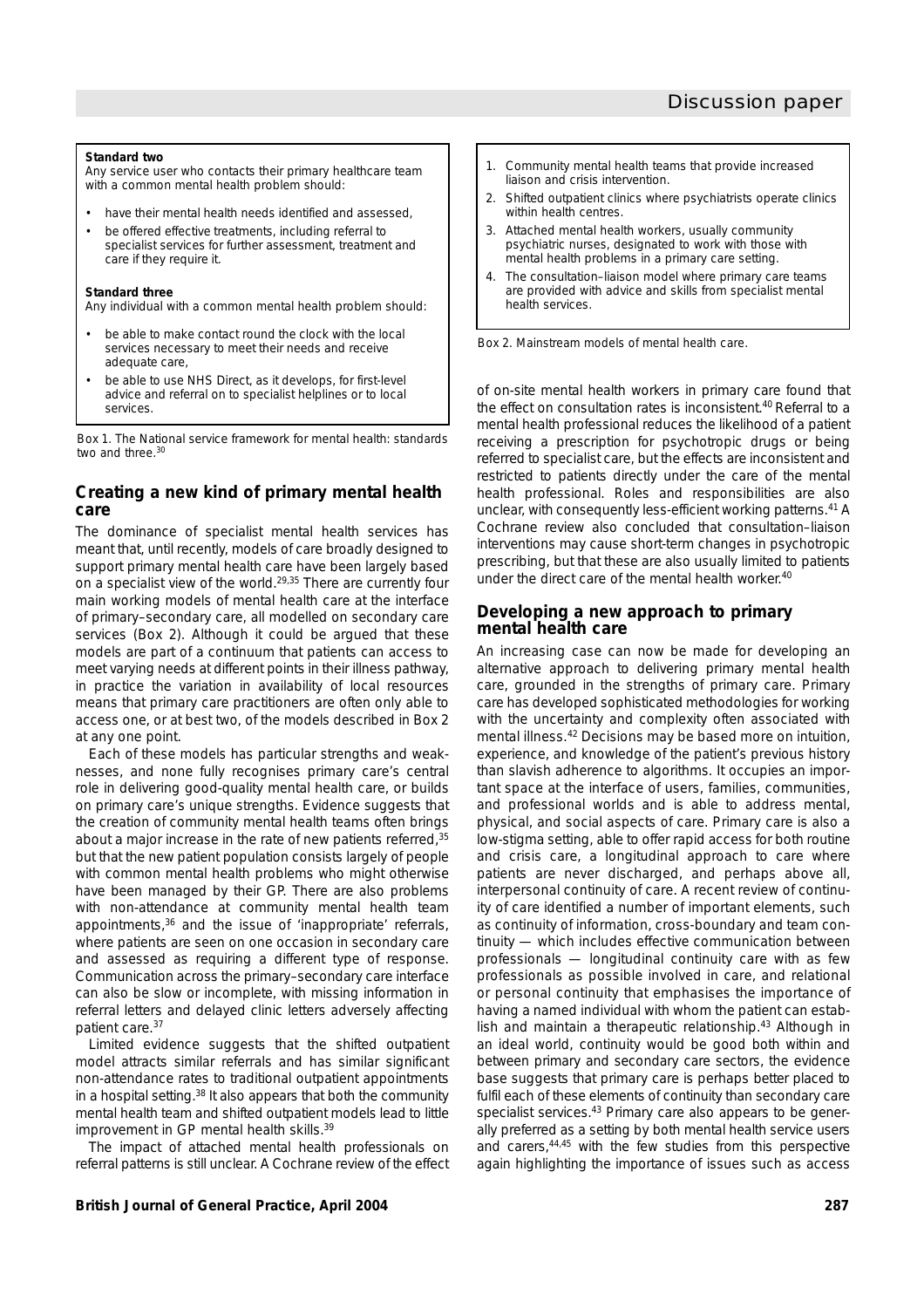# H Lester, J Glasby and A Tylee

and continuity,46 and of a continuing therapeutic relationship.47

In practical terms, an integrated approach to primary mental health care involves breaking down the interface boundaries with services that are traditionally provided by secondary care, led by staff employed by or working in a primary care setting and utilising many of the strengths of primary care. It also encourages a new way of thinking about mental health. Blount, an eminent exponent of this approach, suggests that an integrated approach unifies medical and mental health care in a primary healthcare setting and avoids the dichotomy of defining a patient's problem as either physical or mental.<sup>48</sup> In terms of structure, integrated care goes one step beyond collaboration and good communication across the primary–secondary care interface, to coordination and co-location of care. To be sustainable, an integrated approach also needs to be underpinned by opportunities for health professionals from different backgrounds to train and learn together.<sup>49</sup>

The evidence base is largely from the United States (US) and suggests that a more integrated approach to care has a number of benefits compared to usual practice (Box 3).

## **Examples of integrated primary mental health care**

Although the evidence base for the value of an integrated approach is still relatively sparse from the UK perspective, an increasing number of localities are beginning to develop and evaluate a range of more integrated models of delivering primary care mental health services.

In Aberdeen, a community psychiatric nurse, dedicated to the care of people with serious mental illness, was employed by primary care, rather than simply being attached to the practice, to promote a slow transfer of people from institutionalised care to a community setting.<sup>54</sup> The team reports that: 'the boundaries between primary and secondary care teams were blurred because of the shift in operational base'. The service has been evaluated using the

- 1. It reflects the way that the majority of patients present their distress in primary care. Their problems are not entirely physical or psychological, but often both presenting in undifferentiated form.<sup>50</sup>
- 2. It can improve adherence to medication and satisfaction with care. A US initiative, involving collaborative management by the primary care physician and psychiatrist, improved adherence to antidepressant regimens in patients with major and with minor depression. It also improved satisfaction with care and resulted in more favourable symptom resolution in patients with major depression.<sup>51</sup>
- 3. It is the best way of improving the skills of primary care providers in dealing with the psychosocial aspects of care, with training through teamwork and a significant transfer of expertise between team members.<sup>52</sup>
- 4. Primary care providers are happier with their work; this is demonstrated by enhanced job satisfaction in integrated settings.<sup>53</sup>
- 5. Integrated approaches appear to break even or be cost saving in the longer term.<sup>44</sup>

*Box 3. The benefits of integrated primary mental health care.*

health of the nation outcome scale for severe mental illness.55 Additional qualitative data generated from focus groups with carers in four hostels that housed patients in the study practice, and through semi-structured interviews with GPs in participating and comparison practices, found that improvements in communication, liaison, and drug management were reported in the intervention practice. However, the evaluation found little impact on patients' health outcome scores.

In Southeast London, the Mental Health Link programme has been set up to encourage general practices and associated community mental health teams to work together to develop a series of options for the configuration of shared care for people with long-term mental illness.<sup>56</sup> These include the placement of 'aligned caseload' link workers, guidance on setting up registers, databases and systems of recall, and an annual joint review of patients' notes to detect and address unmet mental and physical healthcare needs. Evaluation using a cluster randomised controlled trial found significant reductions in relapse rates and increased practitioner satisfaction in the intervention practices, echoing US experiences of integrated care.<sup>57</sup> The recent National Institute of Clinical Excellence (NICE) clinical guidelines on schizophrenia,<sup>58</sup> also encourage the organisation and development of practice case registers for people with schizophrenia, and discussion about guidelines for referral across the primary–secondary care interface.

From April 2004, the new role of primary mental health worker (PMHW) will also have significant potential to encourage a more integrated approach to delivering primary mental health care for people with common mental health problems, as well as serious mental illness.59 PMHWs will be involved in providing evidence-based therapies, such as cognitive behavioural therapy, and in developing the infrastructure of primary mental health care, for example by developing mental health audits, registers, and protocols. They will also have an important liaison role with both the voluntary sector and secondary care mental health professionals. PMHWs will be supervised by secondary care mental health professionals, will be based in primary care, and will work to improve patient care pathways through the mental health system. The Camden and Islington PCT's pilot site is evaluating the effect of PMHWs on facilitating access to voluntary sector services for patients with common mental health problems.<sup>60</sup> The Heart of Birmingham PCT pilot site is evaluating the effectiveness of PMHWs on satisfaction with care (measured by the consultation satisfaction questionnaire) and mental health symptoms (measured with the CORE-OM [clinical outcomes in routine evaluation outcome measure] questionnaire) using a cluster randomised controlled trial.<sup>60</sup>

## **Factors affecting success**

The success of a more integrated approach to care will depend on a number of factors. New services are often championed by 'hero innovators' who are likely to move on and seek fresh challenges once a service is up and running.61 To be truly sustainable, new approaches to working should not depend on single individuals.

Any change in working practices also requires a commitment from primary care health professionals and PCTs.

## **288 British Journal of General Practice, April 2004**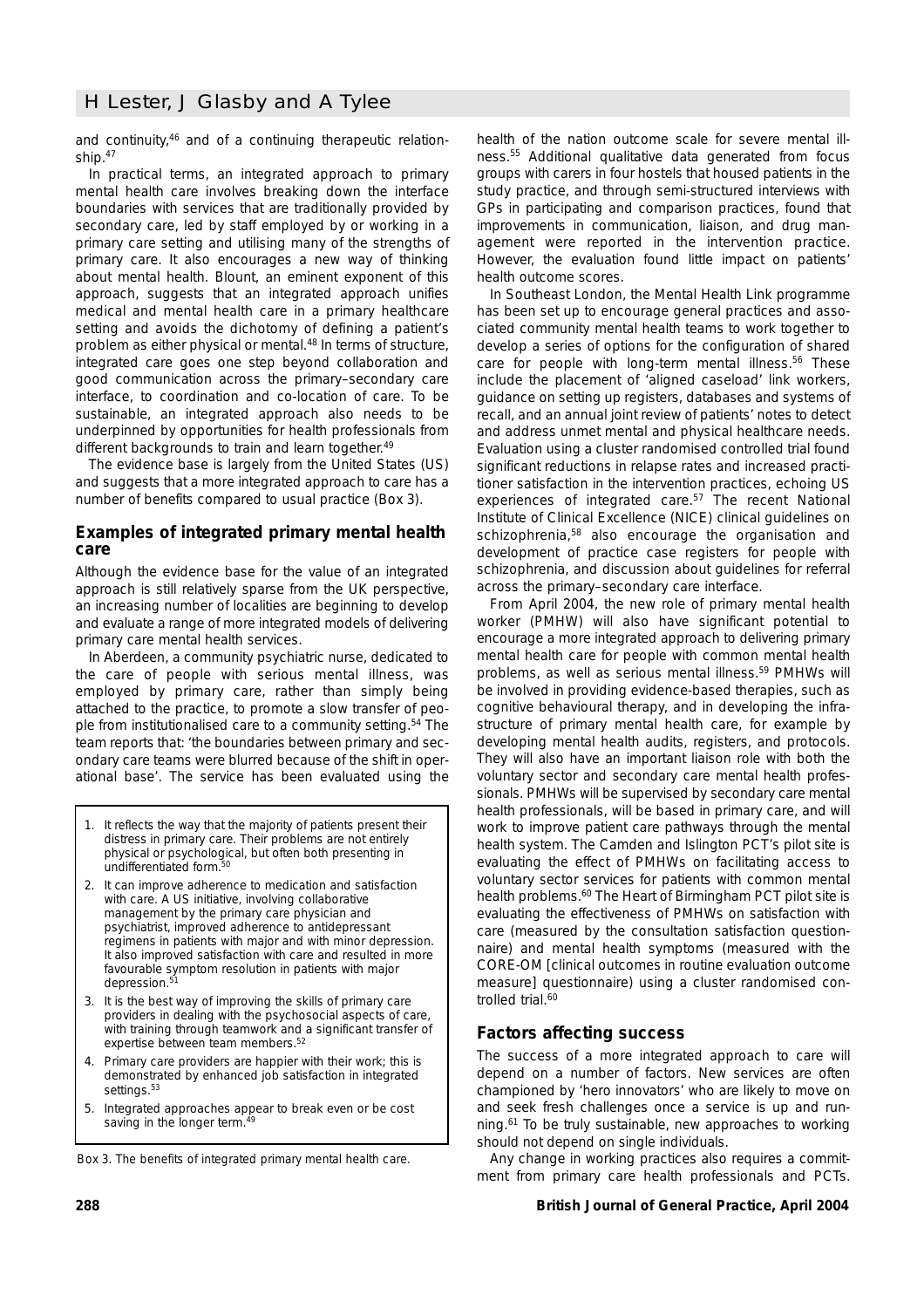There is, however, already evidence to suggest that the *NSF for mental health* is being marginalised in some PCT agendas, unable to compete on an equal footing with other clinical priorities.62 However, developing a more integrated approach could be perceived as an opportunity to extend the role of the practice nurse, perhaps through encouraging a case-management approach in depression. It may also provide a suitable framework for implementing and developing the roles of GPs with a special clinical interest in mental health.<sup>63</sup> The General Medical Services contract<sup>33</sup> includes specific guidance on reviewing coordination arrangements with secondary care, for people with severe long-term mental health problems, and outlines for enhanced specialised services for people with depression, providing opportunities for developing a more integrated approach to care.

New ways of working also crucially rely on specialist secondary mental health workers being comfortable and valued within a primary care working environment.<sup>64</sup> The shift towards a primary care-led NHS, has led to some tensions and power struggles between PCTs and mental health trusts in terms of commissioning and providing mental health services.<sup>65</sup> Any changes, particularly those that impact on professional roles and boundaries, could therefore be perceived as threatening the power base of an individual or team. The role of secondary care mental health providers is, however, crucial. For example, Katon *et al*'s US collaborative care programmes in depression found that improvements in care were not sustained when the consultant specialist withdrew from the treatment team.<sup>51,66</sup> demonstrating the importance of ongoing input from secondary care mental health specialists in developing and delivering services. Secondary care skills and a knowledge base in key areas such as triage, risk assessment, and delivery of specific psychological therapies also need to be acknowledged and valued when new approaches to care are debated.

## **Education and learning strategies in primary mental health care**

Integrated services will not happen overnight and may not happen at all unless they are underpinned by the development and delivery of appropriate learner-centred interprofessional education, and learning strategies that enable current and future generations of NHS and social care staff to understand the value of working together.

Previous attempts to educate the primary care workforce about mental health have met with mixed success. The Hampshire depression project, $67$  for example, found that education delivered to practice teams, although well received, did not lead to significant improvements in recognition of or recovery from depression. A randomised controlled trial on the effectiveness of teaching GPs skills in brief cognitive behavioural therapy to treat patients with depression, found that the training had no discernible impact on user outcomes.68 Such traditional pedagogic methods of training are, however, being challenged as a means of changing GPs' behaviour in mental health care. A more flexible learner-centred approach to education that draws on primary care's long tradition of developing and delivering learner-centred education is being increasingly advocated.69,70 This requires trust and a belief in the ability

## **British Journal of General Practice, April 2004 289**

of GPs to teach each other. There is, however, evidence that many GPs still prefer 'expert' educators who impart knowledge in a pedagogic manner. If education in mental health care, and in other areas, is to truly become learner centred, then GPs need to address this paradox.<sup>71</sup>

Interprofessional education is also key, since it is one of the ways in which practitioners learn about each setting's strengths and weaknesses, and can encourage a culture of collaboration and mutual respect.72,73 Interprofessional learning has been a feature of primary care, albeit in a small way, for decades. In certain centres, particularly around the Tavistock Clinic in North London, psychiatrists, psychotherapists, and GPs have worked together for years to understand the problems of their patients with mental health issues along the lines developed by Balint.<sup>74</sup> As yet, there have been relatively few such interprofessional educational opportunities in mental health for primary care and secondary specialist care staff.75,76 Notable exceptions are the 'duo training courses', based on the principles of teaching the teachers. An evaluation of one such interprofessional primary mental healthcare training course in the West Midlands found a positive impact on the development and delivery of integrated mental health care across the interface, and may provide a model for future interprofessional training initiatives.77 Truly interprofessional learning should also involve service users as participants and teachers, thus helping to ensure that future service models are informed by users' wants and needs rather than being professionally dominated.

# **Conclusions**

In this paper we have argued that mental health is a core activity of primary care. The increasing move towards a primary care-led NHS has now created a climate where it is possible to develop a more integrated approach to working, grounded in the culture of primary care. New ways of working must be seen as a remedy to perceived problems, rather than simply good ideas to be pursued for their own sake. Services need to be commissioned and evaluated in a sustained manner, accompanied by carefully negotiated adjustments to the way primary and secondary care health professionals conceptualise their roles and responsibilities, and underpinned by new ways of learning together.

## **References**

- 1. Shepherd M, Cooper B, Brown AC. *Psychiatric illness in general practice*. Oxford: Oxford University Press, 1966.
- 2. Sayce L. *From psychiatric patient to citizen: overcoming discrimination and social exclusion*. Basingstoke: Palgrave Macmillan, 2000.
- 3. Dawson A, Tylee A (eds). *Depression: social and economic time bomb — strategies for quality care.* London: BMJ Books, 2001.
- 4. Roulstone A. *Enabling technology: disabled people, work and new technology.* Buckingham: Open University Press, 1998.
- 5. Jenkins R, Ustun T, Bedirhan E. *Preventing mental illness: mental health promotion in primary care*. Chichester: John Wiley & Sons, 1998.
- 6. Wilkinson RG. *Unhealthy societies. The afflictions of inequality.* London: Routledge, 1996.
- 7. Glasby J, Lester HE, Briscoe J. *Cases for change in adult mental health services*. Colchester: National Institute for Mental Health in England, 2003.
- 8. Kingsland JP, Williams R. General practice should be central to community mental health services [letter]. *BMJ* 1997; **315:** 1377.
- 9. Kendrick T, Burns T, Garland C, *et al*. Are specialist mental health services being targeted on the most needy patients? — The effects of setting up special services in general practice. *Br J Gen*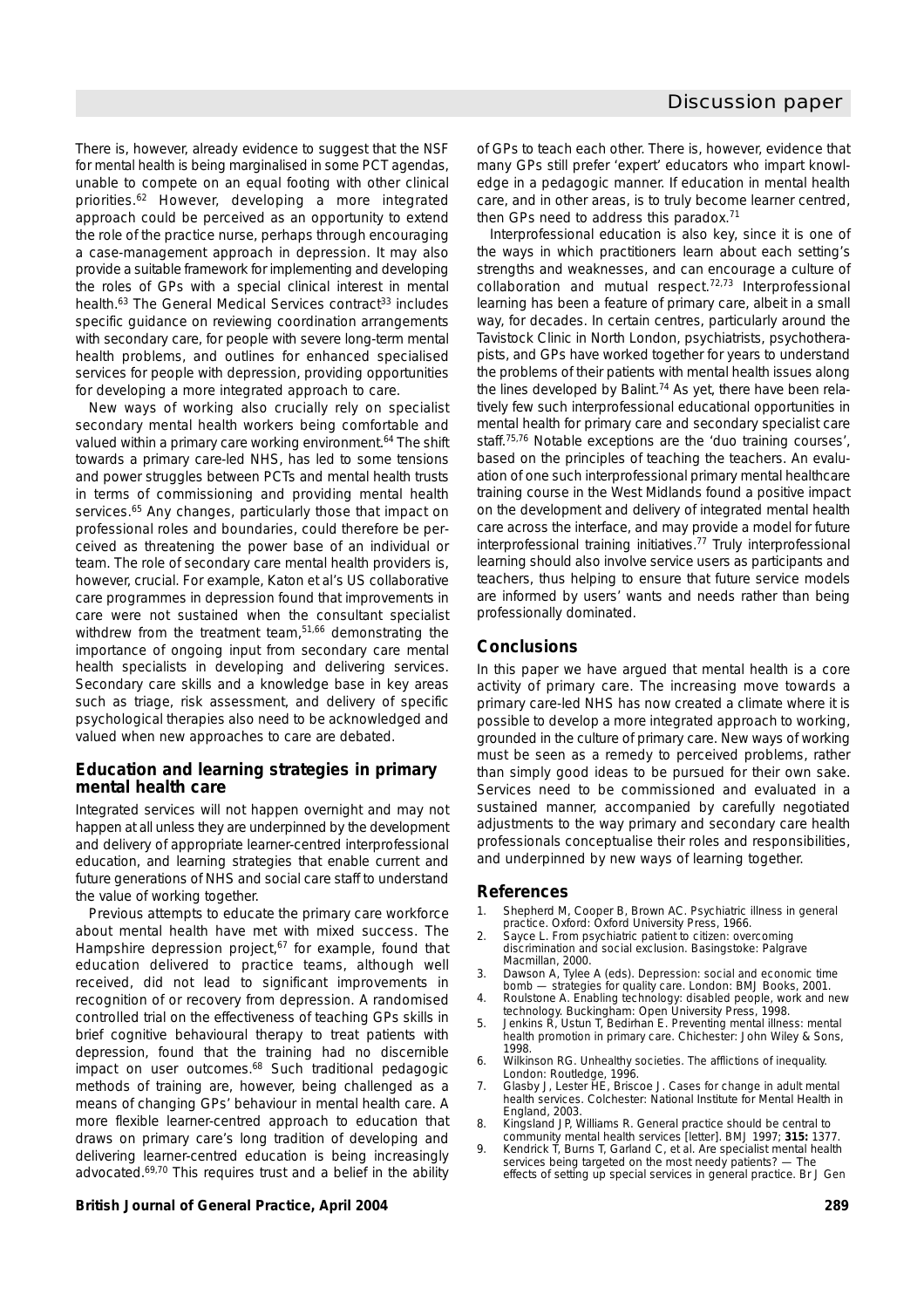*Pract* 2000; **50:** 121-126.

- 10. McCormick A, Fleming D, Charlton J. *Morbidity statistics from general practice. Fourth national morbidity study. 1991–1992*. London: HMSO, 1995. (Series MB5 no 3.)
- 11. Goldberg D, Huxley P. *Common mental disorders*. London: Routledge, 1992.
- 12. Lesperance F, Frasure-Smith N, Talajic M, Bourassa MG. Five-year risk of cardiac mortality in relation to initial severity and one-year changes in depression symptoms after myocardial infarction. *Circulation* 2002; **105:** 1049-1053.
- 13. Bridges KW, Goldberg DP. Somatic presentation of DSM III psychiatric disorders in primary care. *J Psychosom Res* 1985; **29:** 563-569.
- 14. Docherty JD. Barriers to the diagnosis of depression in primary care. *J Clin Psychiatry* 1997; **58:** 5-10.
- 15. Dowrick C, Buchan I. Twelve month outcome of depression in general practice: does detection or disclosure make a difference? *BMJ* 1995; **311:** 1274-1276.
- 16. Tiemans B, Ormel J, Simon G. Occurrence, recognition and outcome of psychological disorders in primary care. *Psychol Med* 1996; **153:** 636-644.
- Plummer SA. A controlled comparison of the ability of practice nurses to detect psychological distress in patients who attend their clinics. *J Psychiatr Nurs Ment Health Serv* 1997; **4:** 221-223.
- 18. Brown S. Excess mortality of schizophrenia. *Br J Psychiatry* 1997; **71:** 502-508. 19. Brown B, Birtwhistle J, Roe L, Thompson C. The unhealthy lifestyle
- of people with schizophrenia. *Psychol Med* 1999; **29:** 679-701.
- 20. Roberts L. *Physical health care for people with schizophrenia: a retrospective cohort study* [PhD thesis]. Birmingham: University of Birmingham, 2003.
- 21. Kendrick T. Cardiovascular and respiratory risk factors and symptoms among general practice patients with long-term mental illness. *Br J Psychiatry* 1996; **139:** 733-739.
- 22. Schon D. *The reflective practitioner. How professionals think in action.* London: Temple Smith, 1983.
- Kerwick S, Jones R, Mann A, Goldberg D. Mental health care training priorities in general practice. *Br J Gen Pract* 1997; **47:** 225-227
- 24. Crosland A, Kai J. 'They think they can talk to nurses': practice nurses' views of their roles in caring for mental health problems. *Br J Gen Pract* 1998; **48:** 1383-1386.
- 25. Kendrick T. Why can't GPs follow guidelines on depression? *BMJ* 2000; **320:** 200-201.
- 26. Kessler D, Lloyd K, Lewis G, Pereira Gray D. Cross sectional survey of symptom attribution and recognition of depression and anxiety in primary care. *BMJ* 1999; **318:** 436-439.
- 27. Gask L, Rogers A, Oliver D, *et al*. Qualitative study of patients' perceptions of the quality of care for depression in general practice. *Br J Gen Pract* 2003; **53:** 278-283.
- 28. Pill R, Prior L, Wood F. Lay attitudes to professional consultations for common mental disorder: a sociological perspective. *Br Med Bull* 2001; **57:** 207-219.
- 29. Rogers A, Pilgrim R. *Mental health and inequality.* Basingstoke: Palgrave Macmillan, 2003.
- 30. Department of Health. *National service framework for mental health: modern standards and service models.* London: Department of Health, 1999.
- 31. Department of Health. *The NHS plan: a plan for investment, a plan for reform*. London: Department of Health, 2000.
- 32. Gerada C, Wright N, Keen J. The general practitioner with a special interest: new opportunities or the end of the generalist practitioner? *Br J Gen Pract* 2002; **52:** 796-798.
- 33. BMA/NHS Confederation. *Investing in general practice. The new General Medical Services contract*. London: BMA/NHS Confederation, 2003.
- 34. Department of Health. *Shifting the balance of power within the NHS: securing delivery*. London: Department of Health, 2001.
- 35. Gask L, Sibbald B, Creed, F. Evaluating models of working at the interface between mental health and primary care. *Br J Psychiatry* 1997; **70:** 6-11.
- 36. Killaspy H, Banerjee S, King M, Lloyd M. Prospective controlled study of psychiatric outpatient non-attendance. *Br J Psychiatry* 2000; **176:** 160-165.
- Killapsy H, Banerjee S, King M, Lloyd M. Non-attendance at psychiatric outpatient clinics: communication and implications for primary care. *Br J Gen Pract* 1999; **49:** 880-883.
- 38. Murray S. Evaluation of shifted out-patient clinics. *Psychiatry Audit Trends* 1998; **6:** 64-67.
- 39. Warner R, Gater R, Jackson G, *et al*. The effects of a new mental health service based in primary care on the work of general practitioners. *Br J Gen Pract* 1993; **43:** 507-511.
- 40. Bower P, Sibbald B. On-site mental health workers in primary

care: effects on professional practice. In: Cochrane Collaboration. *Cochrane Library.* Issue 1. Oxford: Update Software, 2000.

- 41. Corney R. Mental health services in primary care: the overlap in professional roles. *Journal of Mental Health* 1999; **8:** 187-194.
- 42. Wilson T, Holt T, Greenhalgh T. Complexity science: Complexity and clinical care. *BMJ* 2001; **323:** 685-688.
- 43. Freeman G, Weaver T, Low J, *et al*. *Promoting continuity of care for people with severe mental illness whose needs span primary, secondary and social care*. *A report for the NCCSDO*. London: National co-ordinating centre for NHS service delivery and organisation R&D, 2002. http://www.sdo.lshtm.ac.uk/pdf/ coc\_mentalillness\_freeman.pdf (accessed 10 Mar 2004).
- 44. Pilgrim D, Rogers A. Mental health service users' views of medical practitioners. *J Interprof Care* 1993; **7:** 167-176.
- 45. Lester H, Tritter J, England E. Satisfaction with primary care: the perspectives of people with schizophrenia. *Fam Pract* 2003; **20:** 508-513.
- 46. Faulkner A, Layzell S. *Strategies for living: a report of user-led research into people's strategies for living with mental distress*. London: Mental Health Foundation, 2000.
- 47. Kai J, Crosland A. Perspectives of people with enduring mental ill health from a community-based qualitative study. *Br J Gen Pract* 2001; **51:** 730-737.
- 48. Blout A (ed). *Integrated primary care. The future of medical and mental health collaboration*. London: W W Norton & Co., 1998.
- 49. Horder J. Interprofessional collaboration and interprofessional education. *Br J Gen Pract* 2004; **54:** 243-245.
- 50. Katon W, von Korff M, Lin E, *et al*. Collaborative management to achieve treatment guidelines: impact on depression in primary care. *JAMA* 1995; **273:** 1026-1031.
- 51. Katon W, von Korff M, Lin E, *et al*. Adequacy and duration of antidepressant treatment in primary care. *Med Care* 1992; **30:** 67-76.
- 52. Mauksch LB, Leahy D. Collaboration between primary care medicine and mental health in an HMO. *Fam Syst Med* 1993; **11:** 121-135.
- 53. Corney RH. Marriage guidance counselling in general practice. *J R Coll Gen Pract* 1986; **36:** 424-426.
- 54. Bruce J, Watson D, Teiklingen E, *et al.* Dedicated psychiatric care within general practice: health outcome and service providers' views. *J Adv Nurs* 1999; **29:** 1060-1067.
- 55. Wing JK, Curtis R, Beevor A. Health of the nation: measuring mental health outcomes. *Psychiatic Bulletin* 1994; **18:** 690-691.
- 56. Byng R, Sigel H. *Developing primary care for patients with longterm mental illness. Your guide to improving services*. London: Kings Fund, 1999.
- 57. Byng, R. Jones R, Leese M, *et al*. Exploratory cluster randomised controlled trial of shared care development for long-term mental illness. *Br J Gen Pract* 2004; **54:** 259-266.
- 58. NICE. *Schizophrenia. Full national clinical guidelines on core interventions in primary and secondary care.* London: Royal College of Psychiatrists and the British Psychological Society, 2003.
- 59. Department of Health. *Fast forwarding primary care mental health. Graduate primary care mental health workers*. London: Department of Health, 2003.
- 60. Cooper H, Lester H, Freemantle N, Wilson S. A cluster randomised controlled trial of the effect of primary care mental health workers on satisfaction, mental health symptoms and use of services: background and methodology. *Primary Care Psychiatry* 2003; **14:** 475-483.
- 61. Georgiades NJ, Phillimore L. *The myth of the hero-innovator and alternative strategies for organisational change.* New York: Associated Scientific, 1975.
- 62. Rogers A, Campbell S, Gask L, *et al*. Some national service frameworks are more equal than others: Implementing clinical governance for mental health in primary care groups and trusts. *Journal of Mental Health* 2002; **11:** 199-212.
- 63. Gerada C, Wright N, Keen J. The general practitioners with special interest: new opportunities or the end of the generalist practitioner? *Br J Gen Pract* 2002; **52:** 796-798
- 64. Peck E, Greatley A. Developing the mental health agenda for primary care groups. *Managing Community Care* 1999; **7:** 3-6.
- 65. Lester HE, Sorohan H. *The organisational development needs of PCTs in mental health commissioning and service provision*. Birmingham: Birmingham University, 2002. http://www.icmh.bham. ac.uk/info/Download/PCTReport.doc (accessed 13 Feb 2004).
- 66. Katon W, Robinson P, von Korff M, *et al*. A multifaceted intervention to improve treatment of depression in primary care. *Arch Gen Psychiatry* 1996; **53:** 924-932.
- 67. Thompson C, Kinmouth AL, Stevens L, *et al*. Effects of a clinicalpractice guideline and practice-based education on detection and outcome of depression in primary care: Hampshire depression project randomised controlled trial. *Lancet* 2000; **355:** 185-191.

## **290 British Journal of General Practice, April 2004**